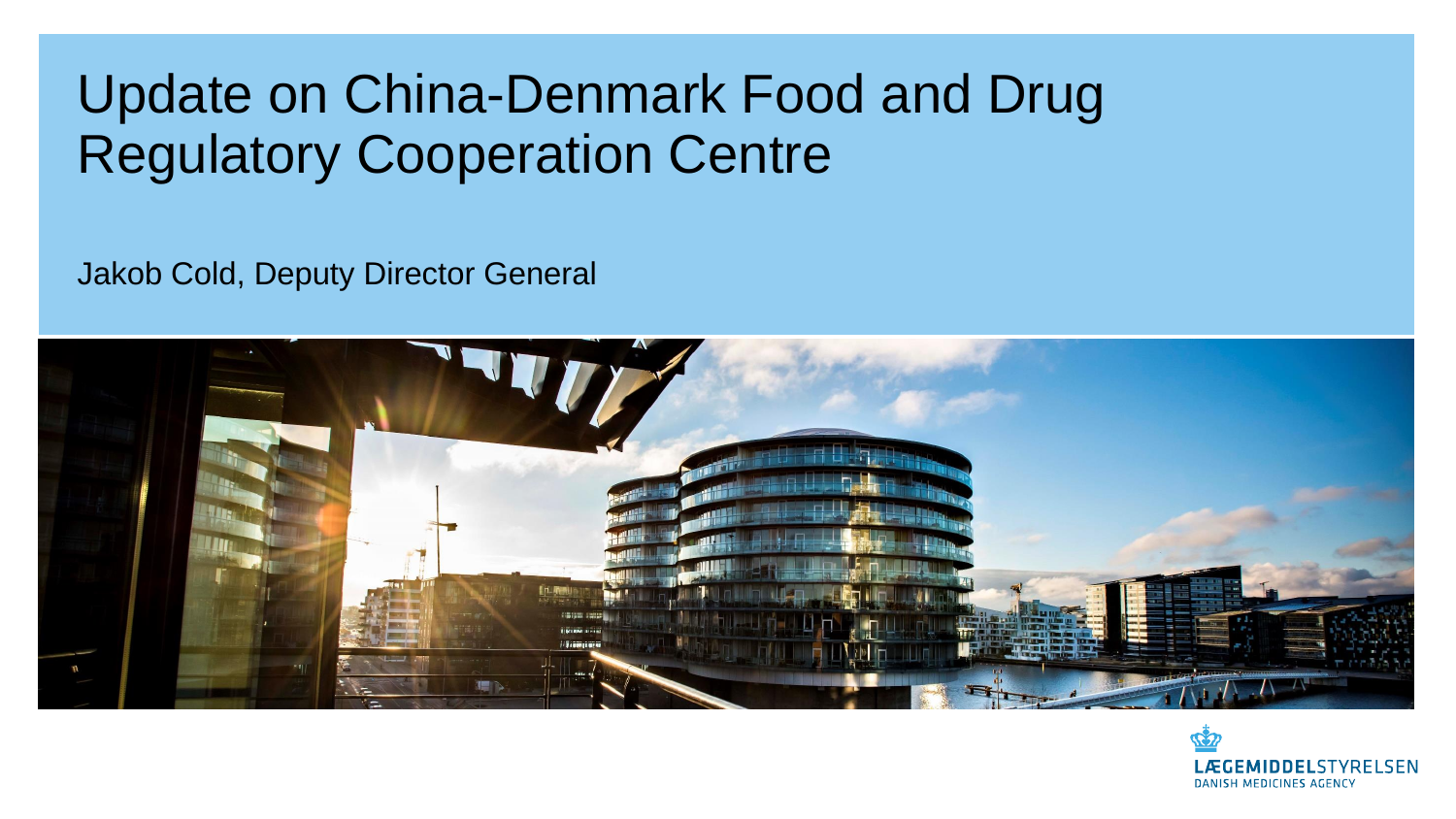## State of play

- China-Denmark Exchange Forum on evaluation of medicines, 20 June 2017, Beijing
- Meeting 21 June 2017 with CFDA, CDE, CFDI and NIFDC to discuss Joint Working Programme
- Meeting 21 June 2017 between CFDA (DG Yuan Lin) and DKMA
- Chinese Regulatory System for Development and Approval of Drugs, 1 September 2017, Novo Nordisk China
	- $\triangleright$  Introduction to Chinese regulatory landscape

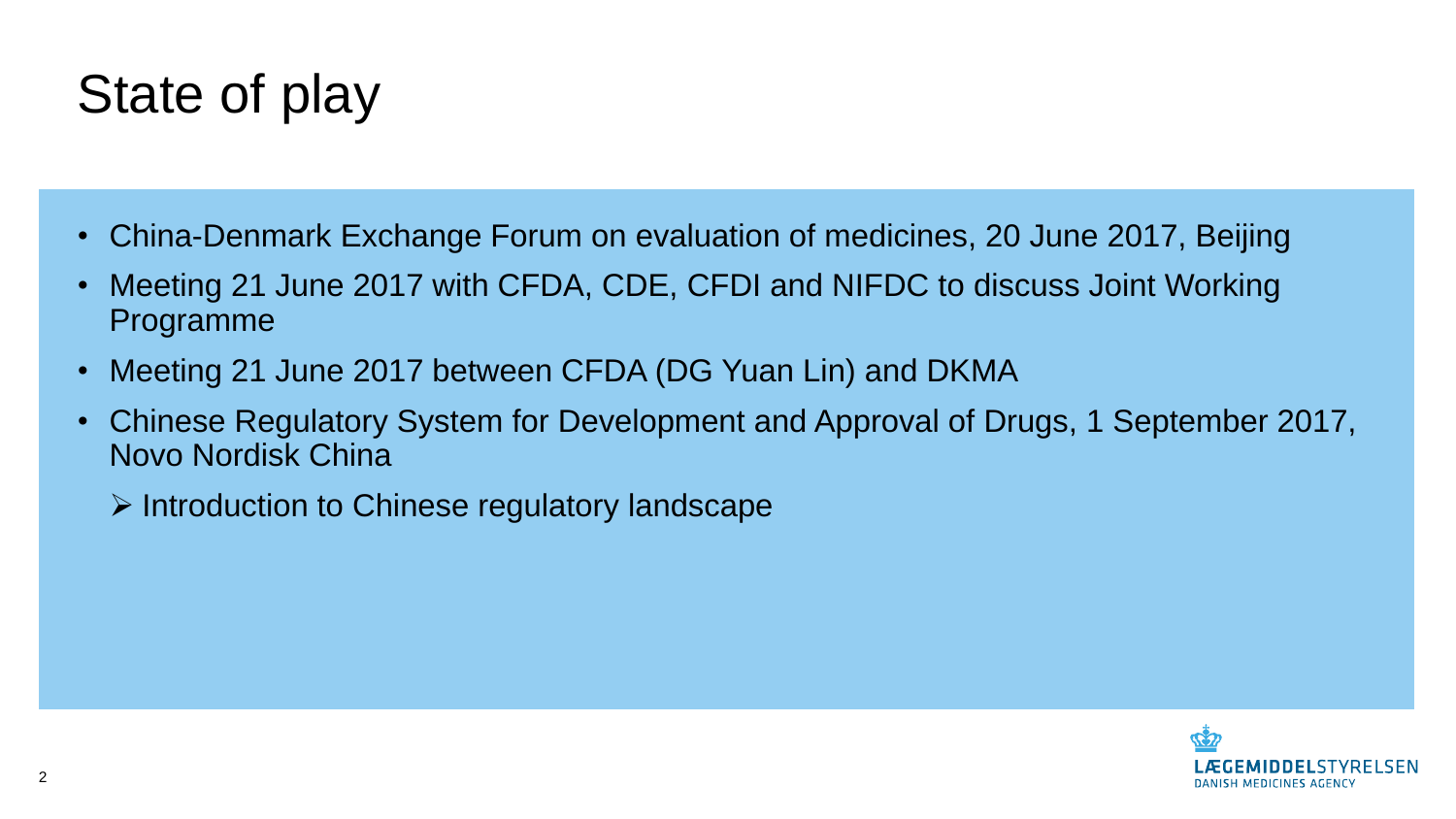# China-Denmark Exchange Forum on medicines (1)

- Seminar for CDE staff, approx. 120 people attended
- Topics:
	- Organisation of assessment of applications for authorisation of medicines
	- Organisation of medical resources
	- The 'good clinical assessment'
	- $\triangleright$  Assessment of the quality documentation of the medicine chemical medicines
- Well-received presentations and good interaction with CDE staff

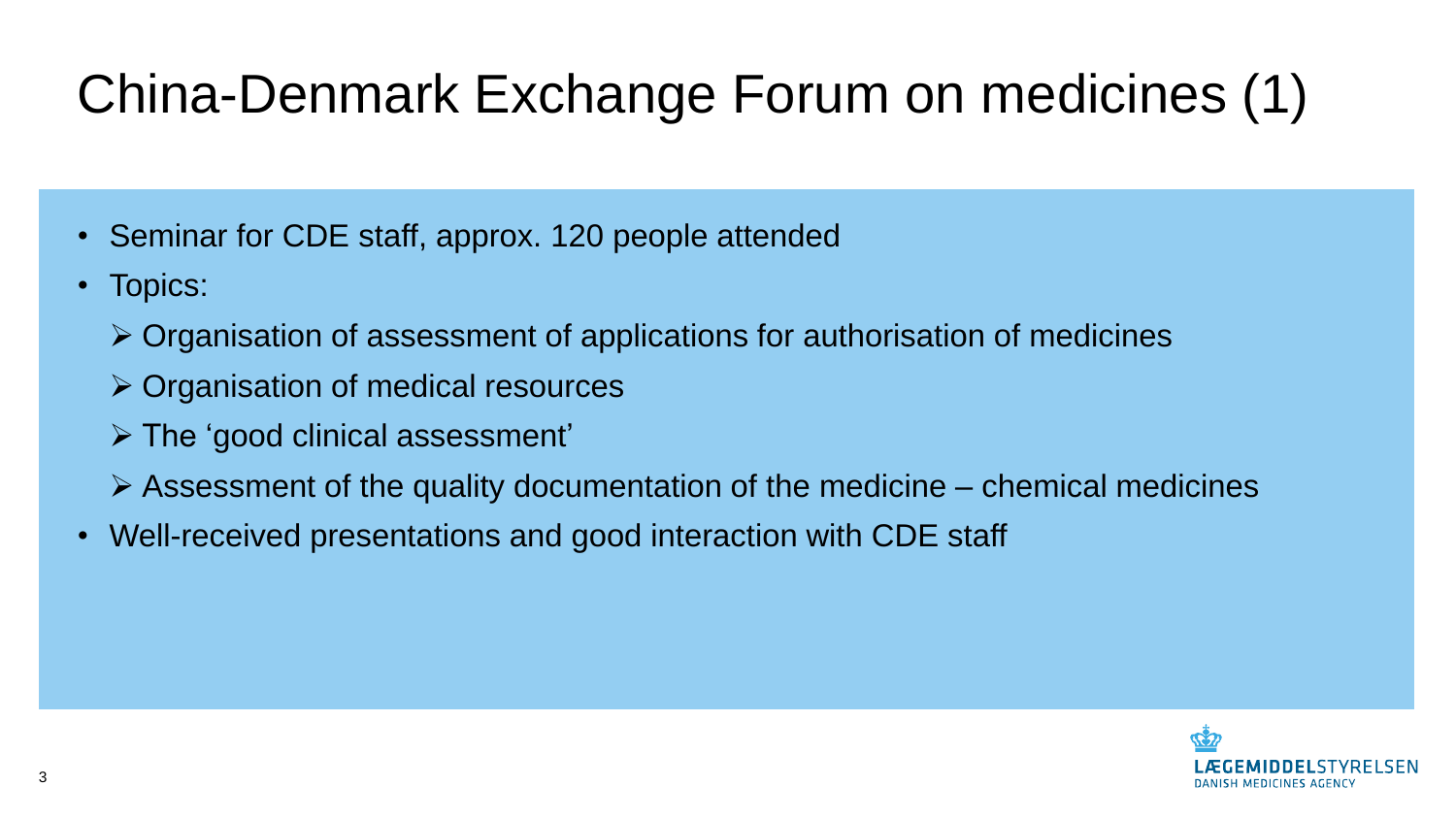## China-Denmark Exchange Forum on medicines (2)



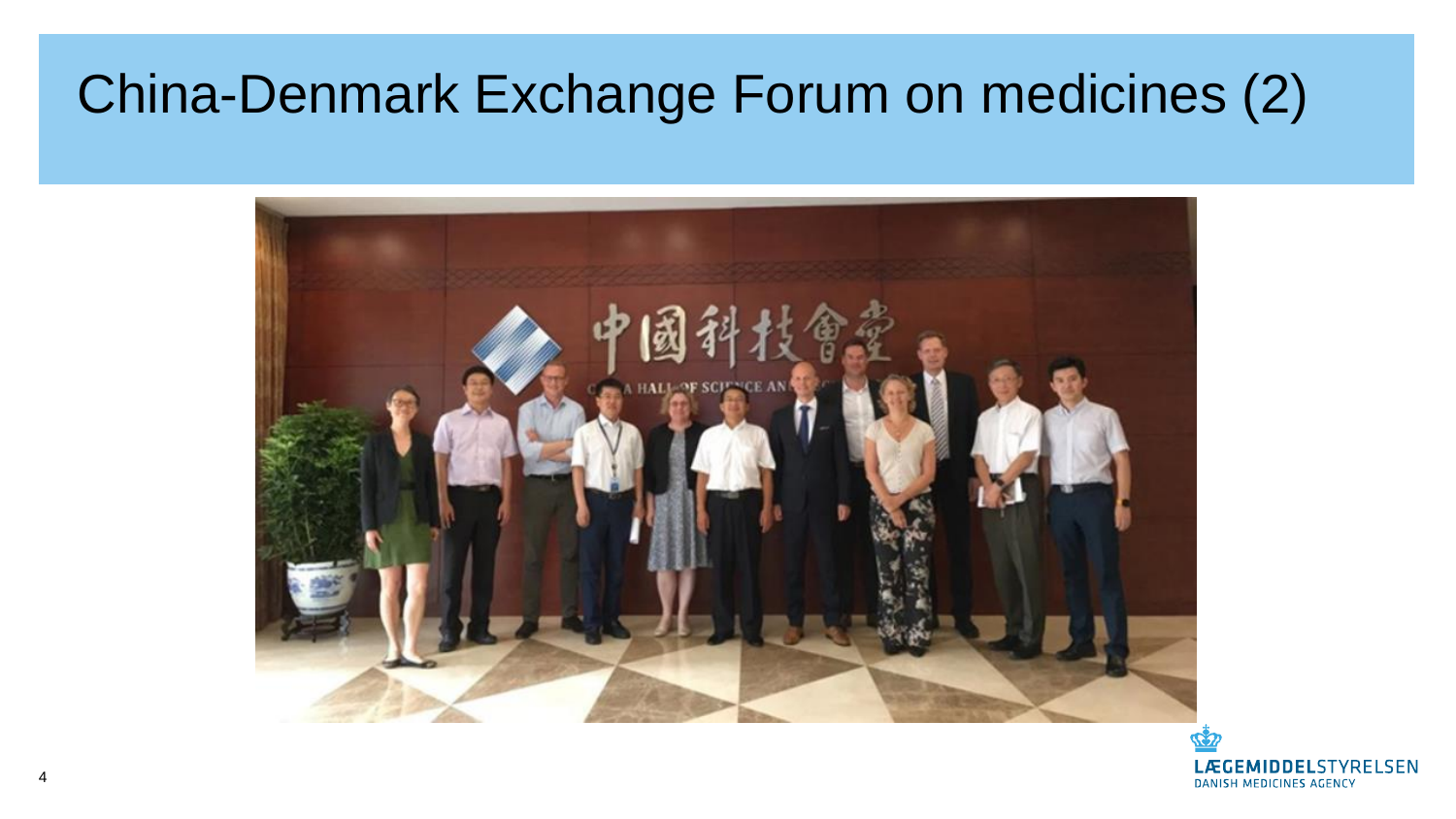## Development of Joint Working Programme

- Working on a 3 year Joint Working Programme
- Exchanges are still on-going
- Expect a seminar on management of inspectorate to take place in Beijing in November
- Hope a seminar on authorisation of clinical trials and scientific advice to take place in Bejing also in November
- Chinese high priority:
	- Exchange of staff Chinese medicines assessors at DKMA for extended periods
- Confidentiality to be clarified

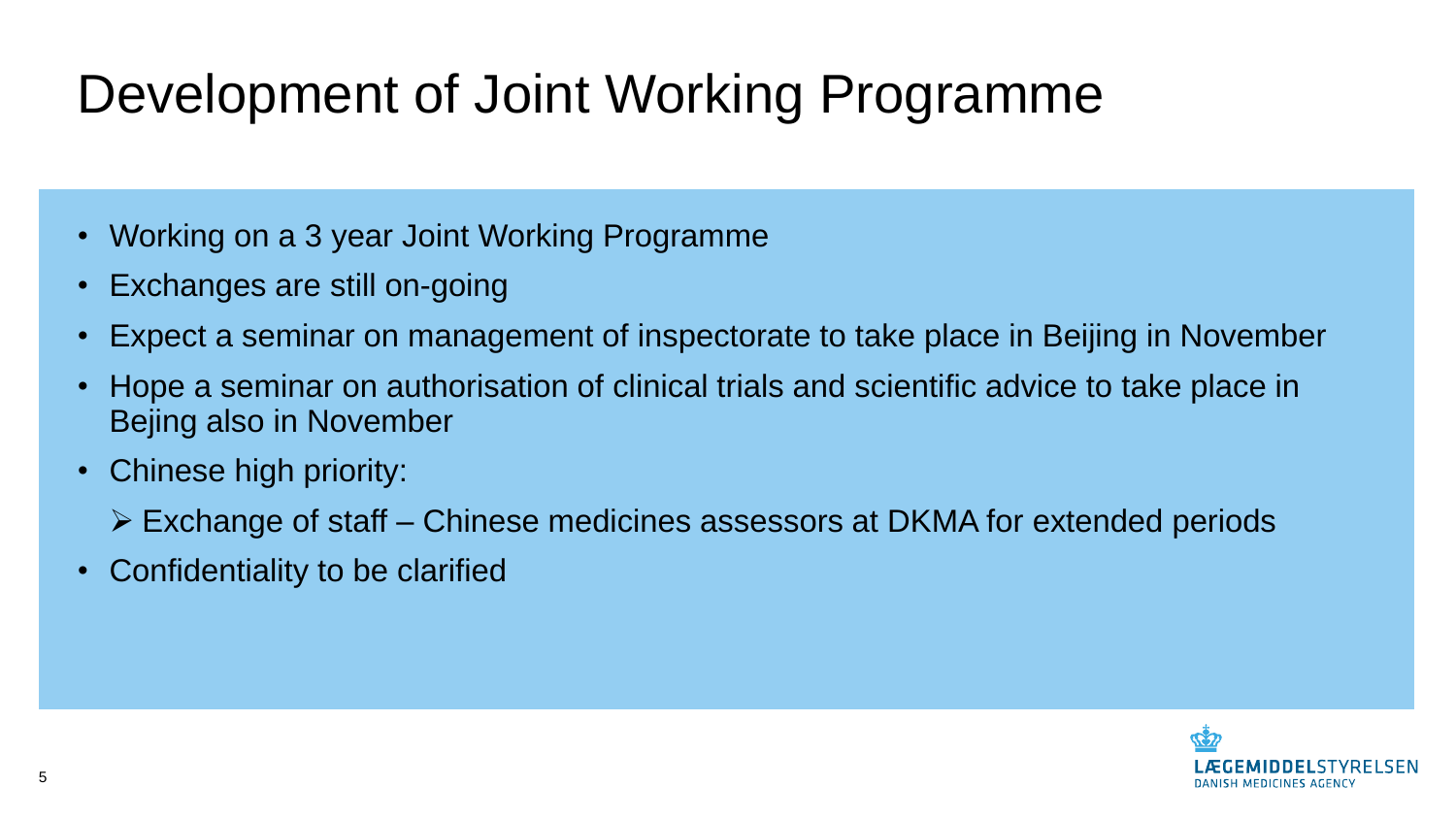### Chinese Regulatory System for Development and Approval of Drugs, 1 September 2017

- Regulatory workshop for DKMA staff hosted by MoFA, content and presentations by Novo Nordisk
	- $\triangleright$  Background and general introduction
	- CFDA's reform and profile of China Drug Regulatory Approval
- Insights
	- $\triangleright$  Inspections in relation to all applications for clinical trials or marketing authorisation => huge workload =>need for risk-based approach
	- $\triangleright$  Scope of authority QC testing and test of all imported batches  $\Rightarrow$  focus on collaboration on laboratory testing
	- $\triangleright$  Changes in CDE's role and focus on innovative medicines  $\Rightarrow$  need for many new assessors
- MD regulatory workshop in 2018?

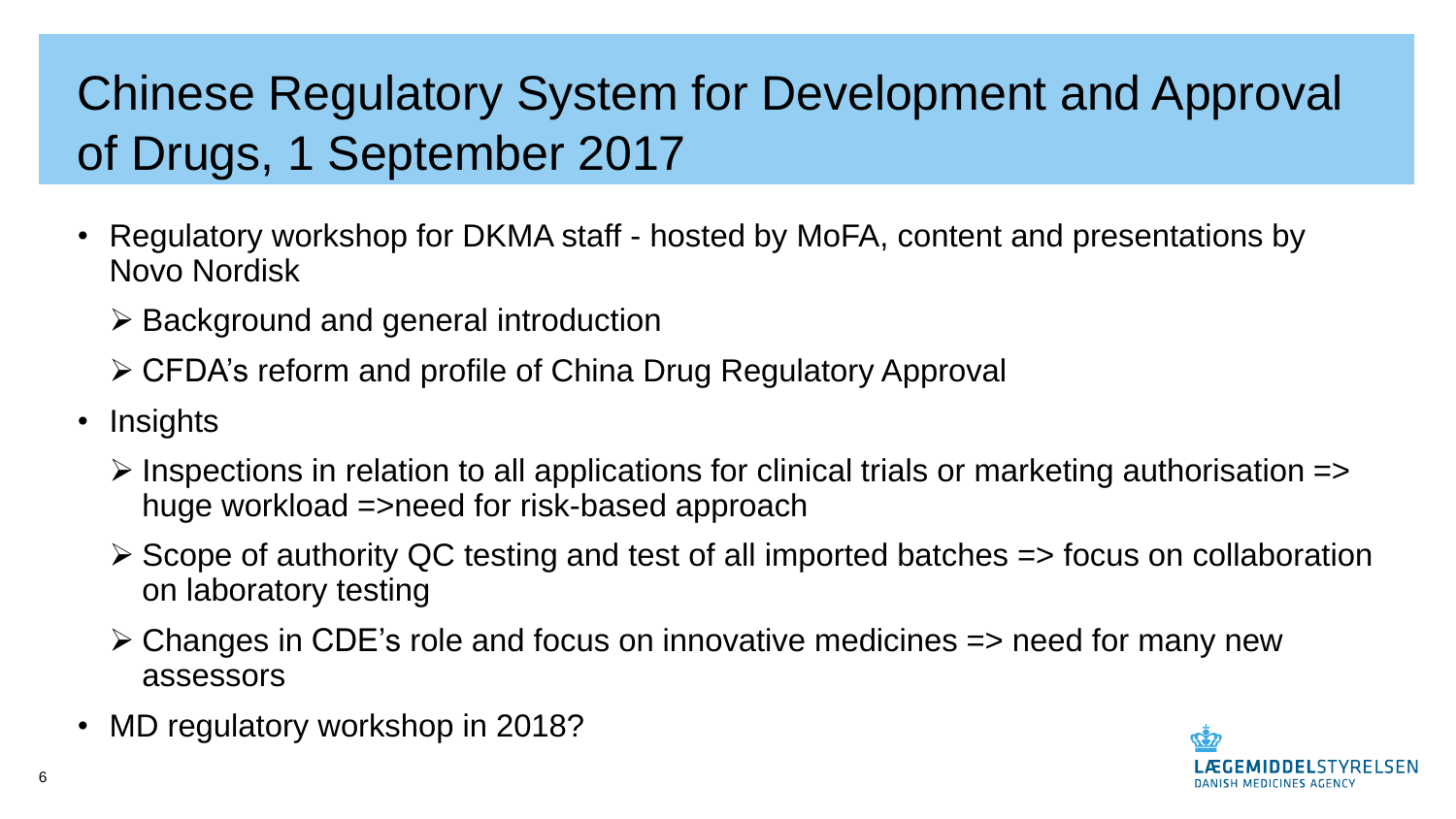#### Next steps

- China-Denmark Drug Administrative Law Exchange Forum, 9 October 2017, DKMA
	- $\triangleright$  High level CFDA/CFDI delegation
	- $\triangleright$  Input into revision of Drug Administrative Law
	- Agenda under development: authorisation of medicines, MAH concept, medicines inspection, accountability, compensation for medicinal injury
- CFDA/CFDI visits to retail pharmacy and wholesale distributor, 10 October 2017
- Seminar on Chinese culture, 6 November 2017